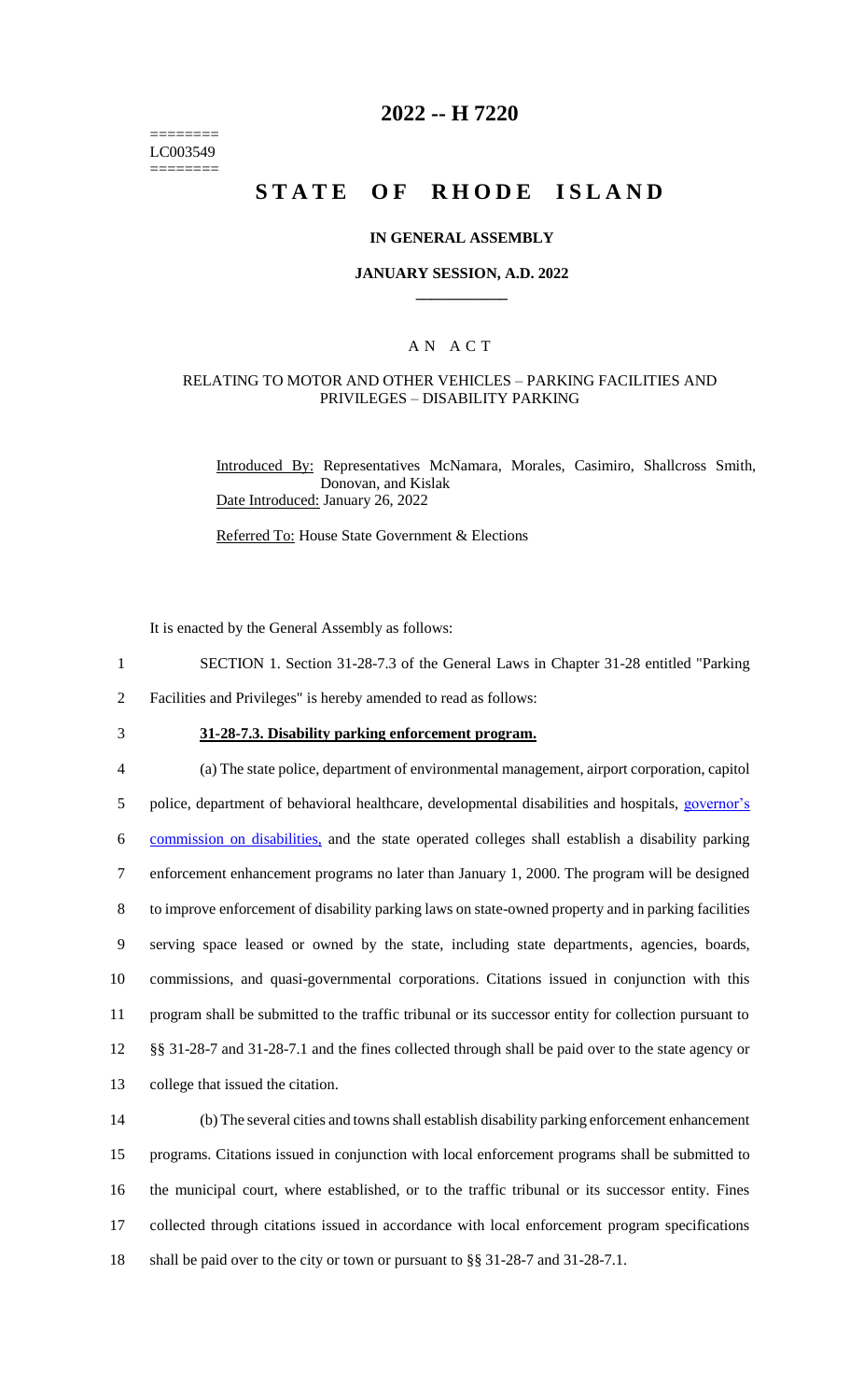(c) Disability parking enforcement enhancement plans.

 (1) The state police, department of environmental management, airport corporation, capitol police, department of behavioral healthcare, developmental disabilities and hospitals, and the state operated colleges shall submit a disability parking enforcement enhancement plan to the governor's commission on disabilities.

 (2) Cities and towns shall submit a disability parking enforcement enhancement plan to the governor's commission on the disability.

 (3) The disability parking enforcement enhancement plans shall describe the enforcement program which the state police, department of environmental management, airport corporation, capitol police, department of behavioral healthcare, developmental disabilities and hospitals, 11 governor's commission on disabilities, the state operated colleges or the municipality intends to establish.

 (4) The disability parking enforcement enhancement plan shall be reviewed by governor's commission on disabilities within sixty (60) days of receipt and suggest improvements to the disability parking enforcement enhancement plans, that shall not be construed as required amendments.

 (d) The types of disability parking enforcement enhancement programs which may be put in place in each municipality, and by the state police, department of environmental management, airport corporation, capitol police, department of behavioral healthcare, developmental disabilities 20 and hospitals, governor's commission on disabilities, and the state operated colleges, may include, but shall not be limited to:

 (1) Enforcement programs which utilize persons deputized for the purpose of the disability parking enforcement enhancement program. The disability parking enforcement deputies shall be required to complete a minimum of four (4) hours training in parking enforcement before being assigned to the program. Each municipality and the state police, department of environmental management, airport corporation, capitol police, department of behavioral healthcare, developmental disabilities and hospitals, governor's commission on disabilities, and the state operated colleges shall provide adequate training and shall assume all liability associated with disability parking enforcement.

 (2) Enforcement programs which specifically designate paid and trained personnel as staff for the disability parking enforcement enhancement program. These personnel are not limited to on-duty police officers, but may also include officers to be paid overtime, auxiliary personnel, special forces, retired personnel, and other paid employee deemed by the responsible authority to be competent and qualified.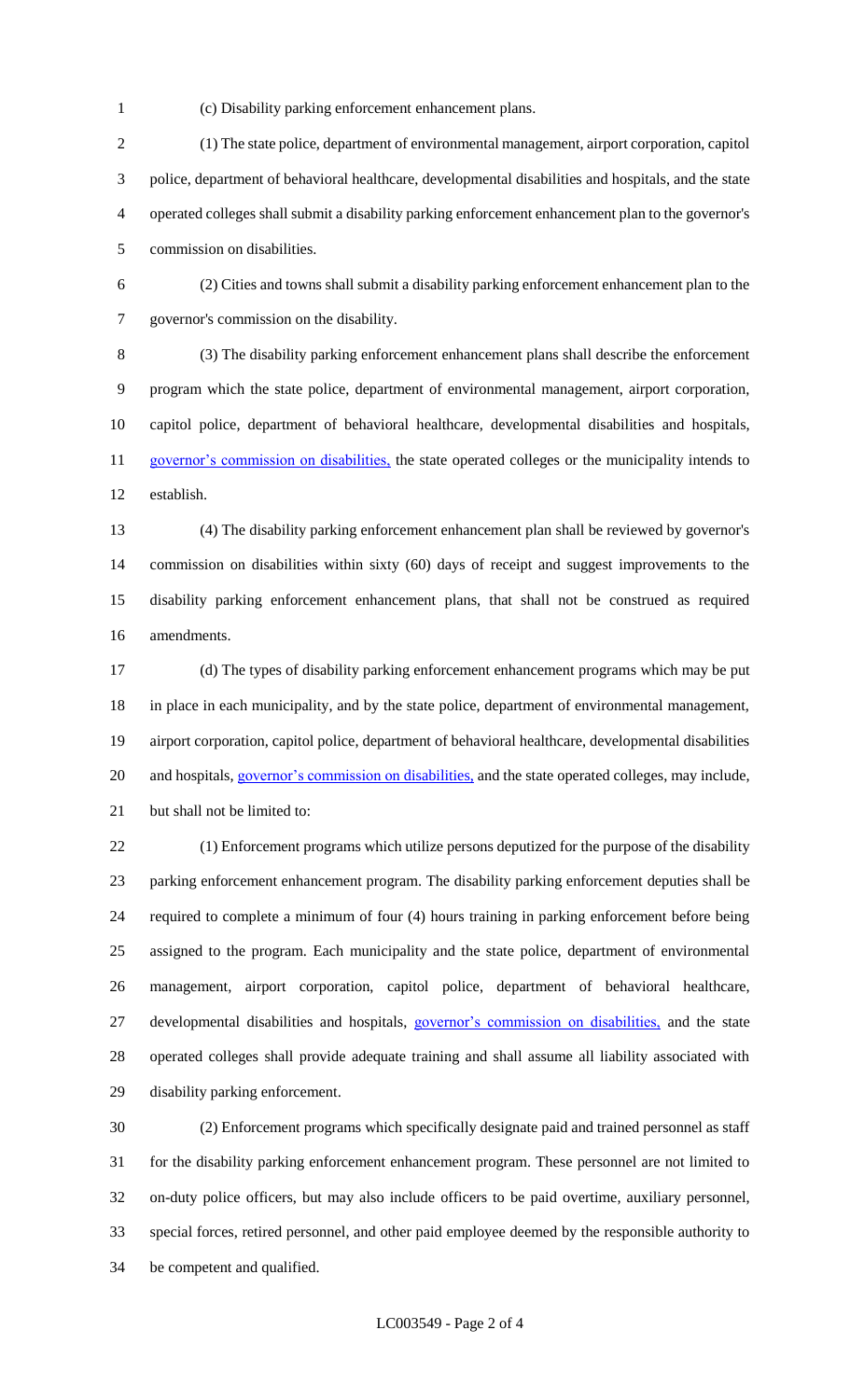- 1 (e) Beginning January 1, 2023 and on each January 1 thereafter, cities and towns and the
- 2 state police, department of environmental management, airport corporation, capitol police,
- 3 department of behavioral healthcare, developmental disabilities and hospitals, and the state
- 4 operated colleges shall be required to submit to the governor's commission on disabilities an annual
- 5 progress report chronicling the collections of fines, procedures used, convictions, and any problems
- 6 or successes which result from the disability parking enforcement enhancement program.
- 7 Following receipt of an annual program report, the governor's commission on disabilities may
- 8 suggest improvements to a disability parking enforcement enhancement program.
- 

9 SECTION 2. This act shall take effect upon passage.

LC003549 ========

========